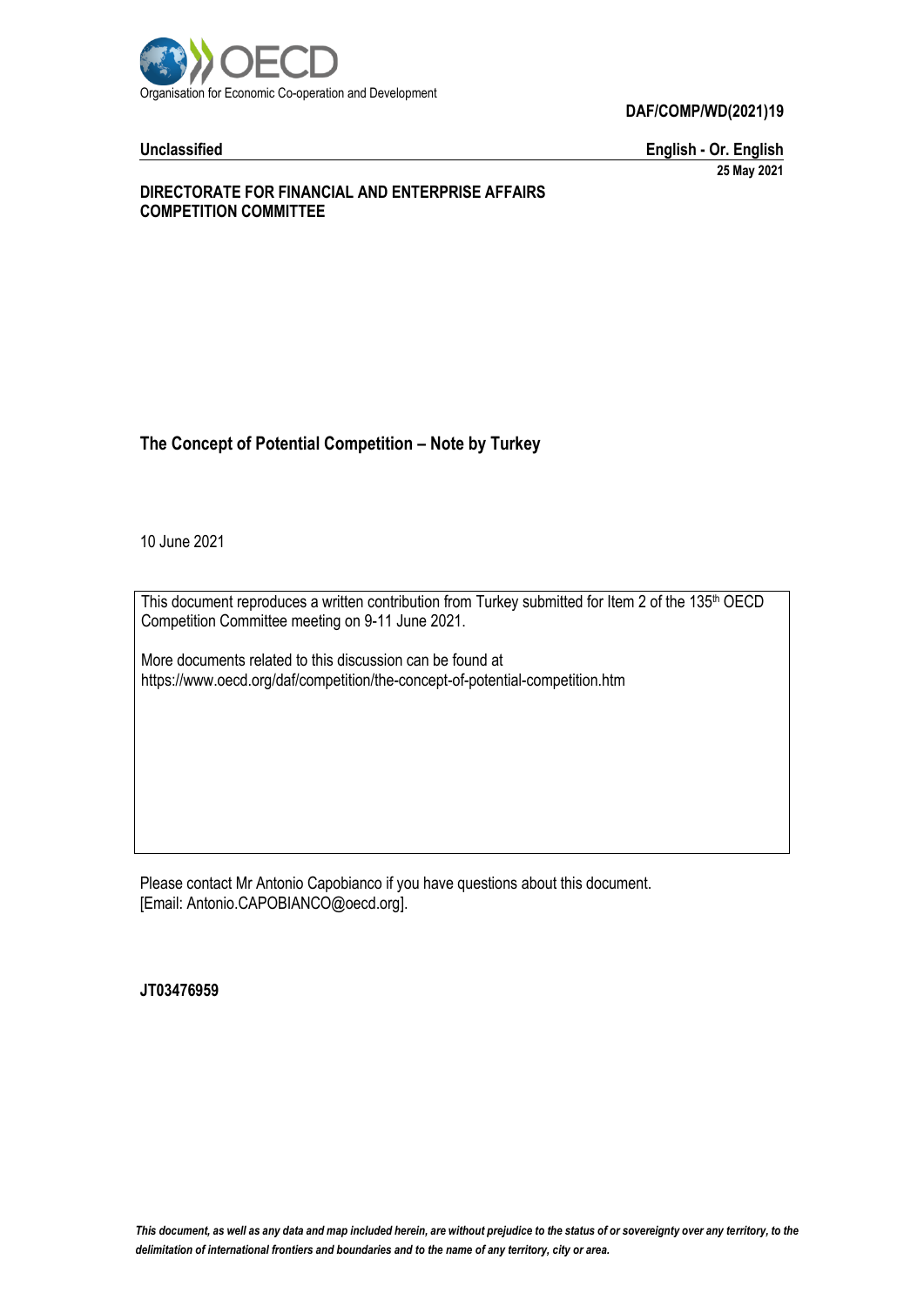# **2** DAF/COMP/WD(2021)19

# *Turkey*

# **1. Introduction**

1. A theory of harm based on the elimination of "potential competitor" has come under increased focus globally. Although this concept is not new in antitrust law, it gained prominence from concerns of mergers and acquisitions in the digital and pharmaceutical sectors. Within the scope of this OECD Roundtable on "The Concept of Potential Competition", the Turkish Competition Authority (TCA) aims to present its recent experience concerning competition law enforcement.

# **2. Sector Inquiries**

2. On 7 May 2021, the Turkish Competition Authority (TCA) published the preliminary findings report on its e-market place sector inquiry<sup>1</sup>.

3. Some of the potential competition concerns between platforms are reported as below:

- It is considered that new market entries, which are significantly restricted due to structurally high entry barriers, can also be limited by killer acquisitions.
- A legal assumption that the acquisition of a nascent company will cause harm can encourage new entrants to enter the market by targeting these killing zones and gain market power through organic growth or mergers. According to this assumption the acquisition of operating undertakings to eliminate innovation competition can be prevented. However, acting with such an assumption might have negative consequences. The main reason for this is that the theories explaining the relationship between acquisitions and innovation have not yet become comprehensive and widely accepted. In addition, unconscious interferences can lead to false positives, as the distinction between mergers that increase and decrease innovation is not yet fully established. On the other hand, such an assumption also has the risk of impeding innovation by discouraging innovative companies. Since the social costs and benefits of such an intervention need to be taken into account, a case-by-case approach may produce results that are more accurate.
- The e-marketplace platforms market differs significantly from the traditional markets on which the existing competition rules are built. The fast concentration tendency in these markets gives the operating undertakings a market power and position that is difficult to catch by other actual or potential competitors. Accordingly, there is a need to apply competition rules more conservatively and strictly in these markets. Thus, it is considered that the secondary legislation regulating the implementation of competition law rules should be strengthened in a way to eliminate the uncertainties observed in the platform economy.

 $\overline{a}$ 

 $1$  The sector inquiry was initiated on 11 June 2020 with the Turkish Competition Board's decision number 20-28/353-M. The competition concerns are depicted in 3 main pillars: the concerns for inter-platforms, intra-platforms, and for consumers. The policy recommendations are stated under 3 main headings: recruitment of secondary legislation, regulation of code of conduct for platforms, and lastly regulation for gatekeeper companies.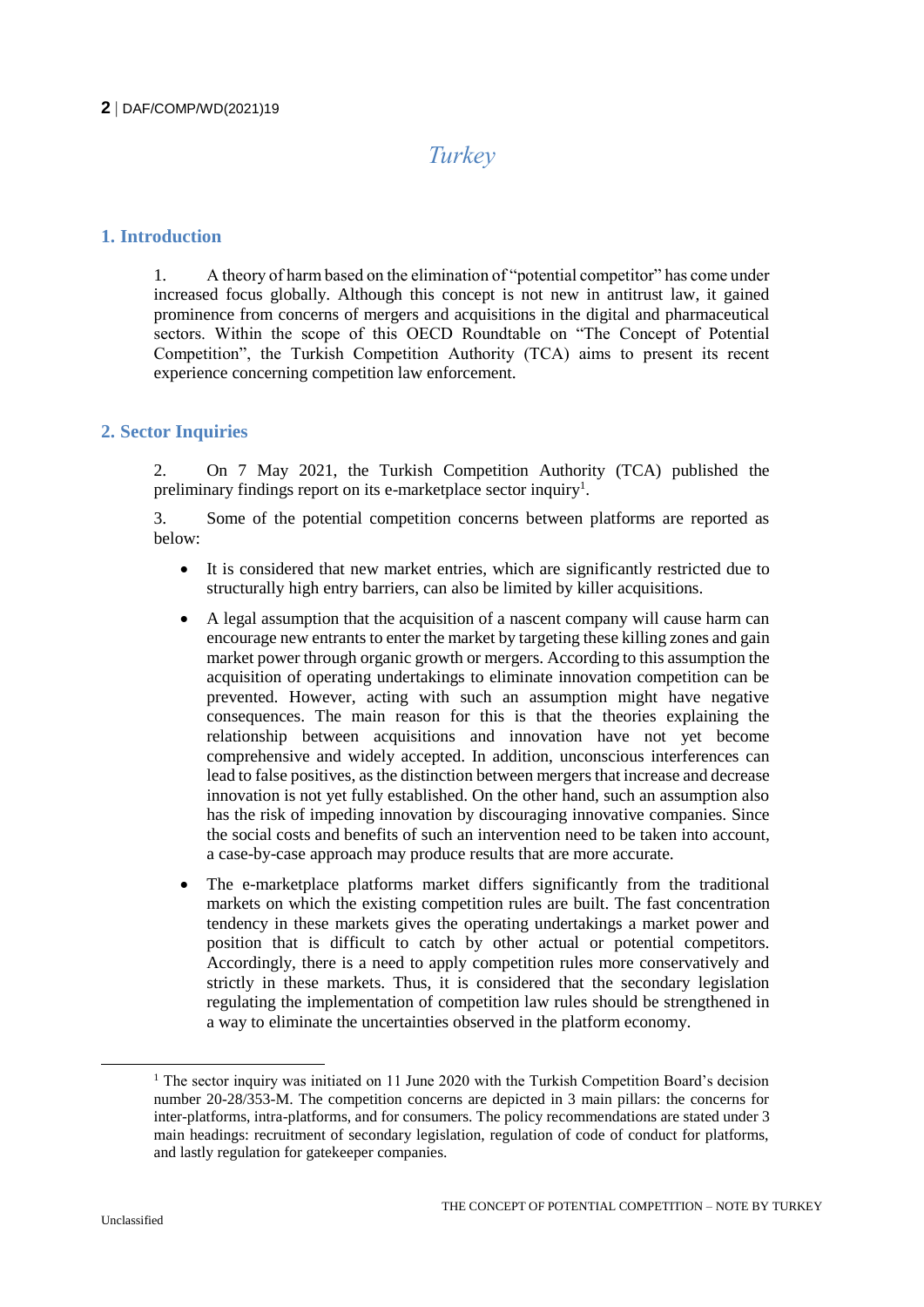- It is considered that the anti-competitive practices of gatekeeper companies might completely eliminate the limited competitiveness of their rivals since the basic characteristics of these markets such as high scale returns and network effects, already work in favor of gatekeeper companies.
- The gatekeepers must notify the Competition Board of all acquisitions, regardless of the notification thresholds specified in the Communiqué No. 2010/4 on Mergers and Acquisitions Requiring the Approval of the Competition Board (Communiqué No. 2010/4)

4. As it is stated in the aforementioned report, legislative study for digital markets is being carried out by the TCA at the moment. The study aims to pinpoint the gatekeepers in digital markets which provide basic platform services, identify the practices they are obliged to avoid and implement a preliminary legal regulation regarding these practices.

5. With this report, the TCA proposes to review and strengthen existing competition rules to tackle potential competition concerns arising from the practices of online platforms as a policy recommendation. The listed code of conduct for the platforms gives hints about the legislation of digital markets If enacted, the newly proposed ex-ante regulatory instrument will broadly affect both actual and potential competition in the Turkish emarketplace sector.

# **3. Anti-competitive Agreements**

# **3.1. Pay-for-Delay Agreements**<sup>2</sup>

 $\overline{a}$ 

6. Pay-for-delay agreements have emerged as an agreement type that has been frequently investigated in both the EU competition and the US antitrust law in recent years and they mostly arise within the scope of patent settlement agreements, especially in the pharmaceutical industry<sup>3</sup>. However, in Turkey, there is no patent settlement agreement subjected to the TCA's scrutiny because it aims to delay the entry of a generic pharmaceutical company<sup>4</sup>.

7. Before starting with the related cases, it is thought to be useful to give brief information about the drug pricing system in Turkey, The drug prices are regulated by the government based on a reference system. Euro is converted to Turkish Liras by taking 70% of the previous year's average Euro/TL exchange rate. The price in the country where the warehouse sales price is the lowest from the selected EU member countries is taken as the reference price. Moreover, since the government is the biggest buyer of pharmaceuticals, it receives a large number of discounts. For these reasons, the prices are lower than in most of the EU countries and the market is ripe for parallel trade. The maximum profit rates of pharmacy warehouses and pharmacy shops are all pre-determined.

<sup>&</sup>lt;sup>2</sup> An unpublished thesis of the TCA is referred/used to give brief information of pay for delay agreements in Turkey, Pay For Delay Agreements in the Light of the EU and US Practices, Unpublished Thesis, Ebru Özaktaş, Competition Expert in the TCA, May 2021.

<sup>&</sup>lt;sup>3</sup>A group of writers from/representing Yale University approximate that at least %6 of the pharmaceutical acquisitions are likely to be killer acquisitions (Cunningham et al. 2018)

<sup>4</sup> As stated in the Competition Authority's Pharmaceuticals Sector Report (2013, p. 226-27), there is not enough information on how often patent settlement agreements are applied in Turkey since there is no information pool on original drugs and patents valid in Turkey, and this situation creates some difficulties in accessing information for generic manufacturers.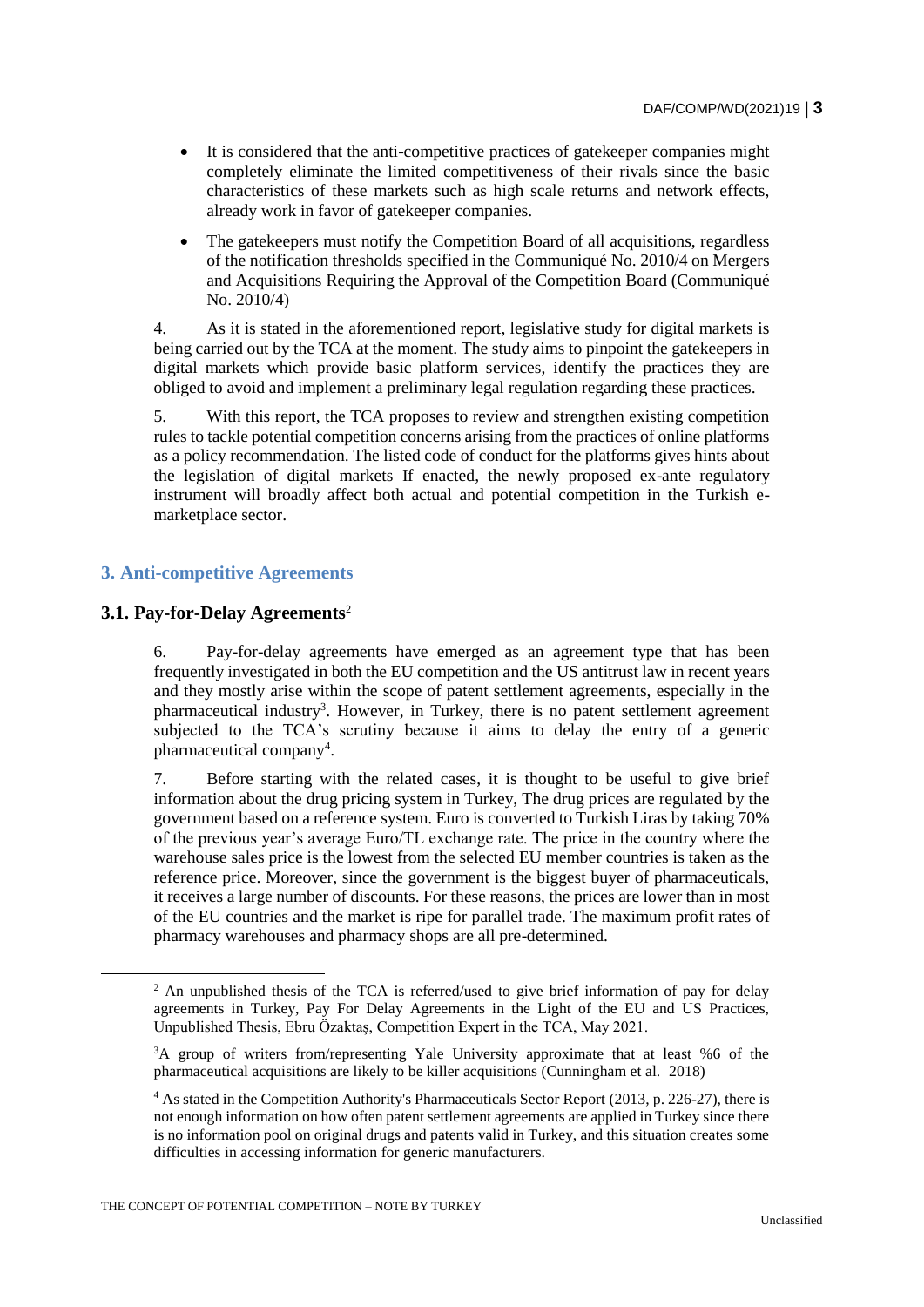8. The objective of pay for delay agreements can be achieved by such types of agreements in which an originator might give a license to the generics manufacturer in one market so that it does not enter another one. In another example, a marketing/distribution agreement might prevent generics manufacturers from entering the market. Therefore, it is important to evaluate the contract terms carefully to understand the intention kept in the background.

9. Although there is no anti-competitive patent settlement agreement that the Board examined yet, there are still hints of pay for delay agreement analysis within the Board's exemption cases in which non-compete clauses are carefully examined.

10. In the first *Abbot/Eczacibaşi* case<sup>5</sup>, it is foreseen in the agreement that a product, which is produced by Abbot and contains an active substance (Sibutramine) will be marketed by local company Eczacıbaşı. According to the non-compete clause in the contract, Eczacıbaşı is under the obligation not to manufacture, sell or resell products with sibutramine active substance. It is stipulated that this clause will be valid for at least five years if the contract ends before it expires. The main purpose of this clause is stated as to prevent Eczacıbaşı from producing the generic version of the molecule in a short time by working with other companies in case the agreement is annulled before its term ends. Although the application is also valid for other generic producers, Eczacıbaşı will have learned important information about the product through the contract. According to the decision, this aforementioned purpose cannot be accepted as an explanation to the conditions listed in Article 5 of the Law No. 4054, corresponding to Treaty of the Functioning of the European Union Article 101(3). As a result, it has been concluded that the duration of non-compete clause stipulated in the contract is not limited to the duration of the contract and that gives the originator the possibility of eliminating generics competition.

11. In *Allergan/Abdi Ibrahim* decision<sup>6</sup>, the Logistics Distribution Agreement contracted between Allergan group and the local pharmaceutical company Abdi İbrahim is examined. With this contract, it is planned that the promotion and marketing activities of the products will be carried out by Allergan and the logistics distribution will be carried out by A. İbrahim although Abdi İbrahim has been carrying out the sales, marketing and, distribution activities of Allergan products since 1993. With the new contract, Abdi İbrahim is appointed as the exclusive distributor of the products and is prohibited from competing with these products for five years. The relevant non-compete clause covers not only drugs with the same active ingredients as Allergan products but also their generic versions. As Abdi İbrahim has all kinds of information about Allergan products and is the closest potential competitor to produce generic versions of these products, it is questioned why Allergan, which undertook sales and marketing activities with the contract and even transferred personnel for this, left the physical distribution business to A. İbrahim. In the decision, it is stated that although it is not as easy as Abdi İbrahim, other generic producers may enter the market with competing products and that potential competition will not be completely eliminated. However, it is stated in the decision that Abdi İbrahim will not have an incentive to produce generics with the new contract. So, the non-compete clause prevents the introduction of generics that can compete with Allergan products by Abdi İbrahim. Therefore, it has been decided that individual exemption can be granted to the relevant contract provided that the non-compete clause is removed.

<sup>5</sup> The Board decision No: 07-23/227-75, 15 March 2007.

<sup>6</sup> The Board decision No: 10-44/784-261, 17 June 2010.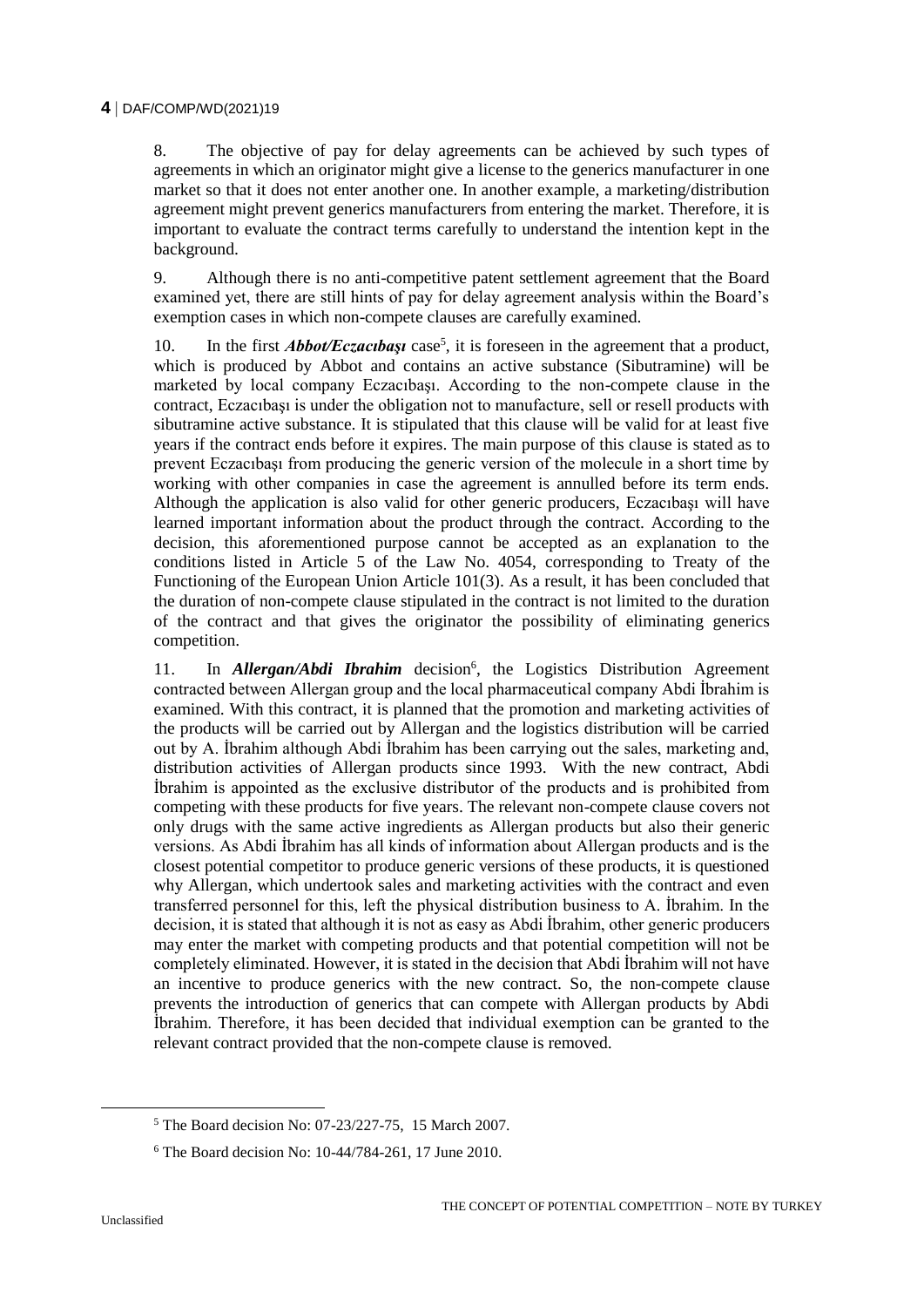12. In brief, the main question explored in the decision was "why Abdi İbrahim is needed only for the physical distribution of the products". At this point, it can be said that the Board questioned whether the contract has any purpose other than what is stated in the agreement. It is understood from the decision that the concerns regarding the issue remain at a low level and it is sufficient to remove the non-compete clause.

13. In **GlaxoSmithKline(GSK)/Bilim Ilaç** decision<sup>7</sup>, the Co-operation Agreement signed by the local manufacturer Bilim İlaç for the exclusive promotion of the drug, Seretide is examined. With the relevant contract, Bilim İlaç is obliged not to compete with products containing the same active substance as Seretide. On the other hand, the generic drug named Ventofor Combi, which belongs to Bilim İlaç is in the same ATC-3, drug classification category. Therefore, the parties are competitors of each other. In this context, after confirming that Bilim İlaç did not develop a new product in the relevant ATC-3 category, and did not apply for a new license, including the withdrawn one, the agreement is granted an individual exemption. Although it is clearly stated that there might be another purpose or motivation to make such agreements in the decision, the decision, the number of competitors in the market, and the Bilim İlaç's lack of intention to produce the drug are all found convincing to grant an individual exemption.

14. In the recent **Sanofi** / **Abdi İbrahim** decision<sup>8</sup>, a certain subcontracting agreement between Sanofi and the local manufacturer Abdi İbrahim is examined. Within the scope of the agreement, some products are planned to be manufactured by Abdi İbrahim. According to the non-compete clause, Abdi İbrahim is prohibited from producing insulin products with the active ingredient of the contractual products. It is stated in the decision that Abdi İbrahim did not produce or sell insulin products, but applied for a license for the product named Basalog One, which contains the substance of Insulin Glargine. Abdi İbrahim will not produce this product but will import it from abroad. Therefore, if the license application is accepted, Abdi İbrahim and Sanofi will be competitors at the distribution level. On the condition that Abdi İbrahim will not withdraw the license application for the product named Basalog One, the agreement is granted an individual exemption.

15. In the decisions such as *Merck / Bilim Ilaç<sup>9</sup>*, *Bayer / Zentiva*<sup>10</sup> and *Celgene / Er-Kim*<sup>11</sup>, matters such as whether the production capacity of the undertaking, which is imposed non-compete clauses, is restricted, or whether there is an ongoing study or license application is all taken into account in the analysis.

16. To sum up, in terms of pay-for-delay agreements, in the applications/notifications of negative clearance/block exemptions, the TCA questions the restrictive effects of contracts on generic drug competition and whether there is an implicit agreement behind the notified agreements to eliminate potential competition within the scope of Article 5 of the Law No. 4054, corresponding to Treaty of the Functioning of the European Union Article 101(3).

<sup>7</sup> The Board decision No: 17-10/119-54, 13 March 2017.

<sup>8</sup> The Board decision No: 18-17/299-149, 31 May 2018.

<sup>9</sup> The Board decision No: 12-38/1086-345, 18 July 2012, para. 20.

<sup>&</sup>lt;sup>10</sup> The Board decision No: 15-32/460-142, 28 July 2015, para. 21.

<sup>&</sup>lt;sup>11</sup>The Board decision No:  $18-41/657-321$ , 01 November 2018, para. 35.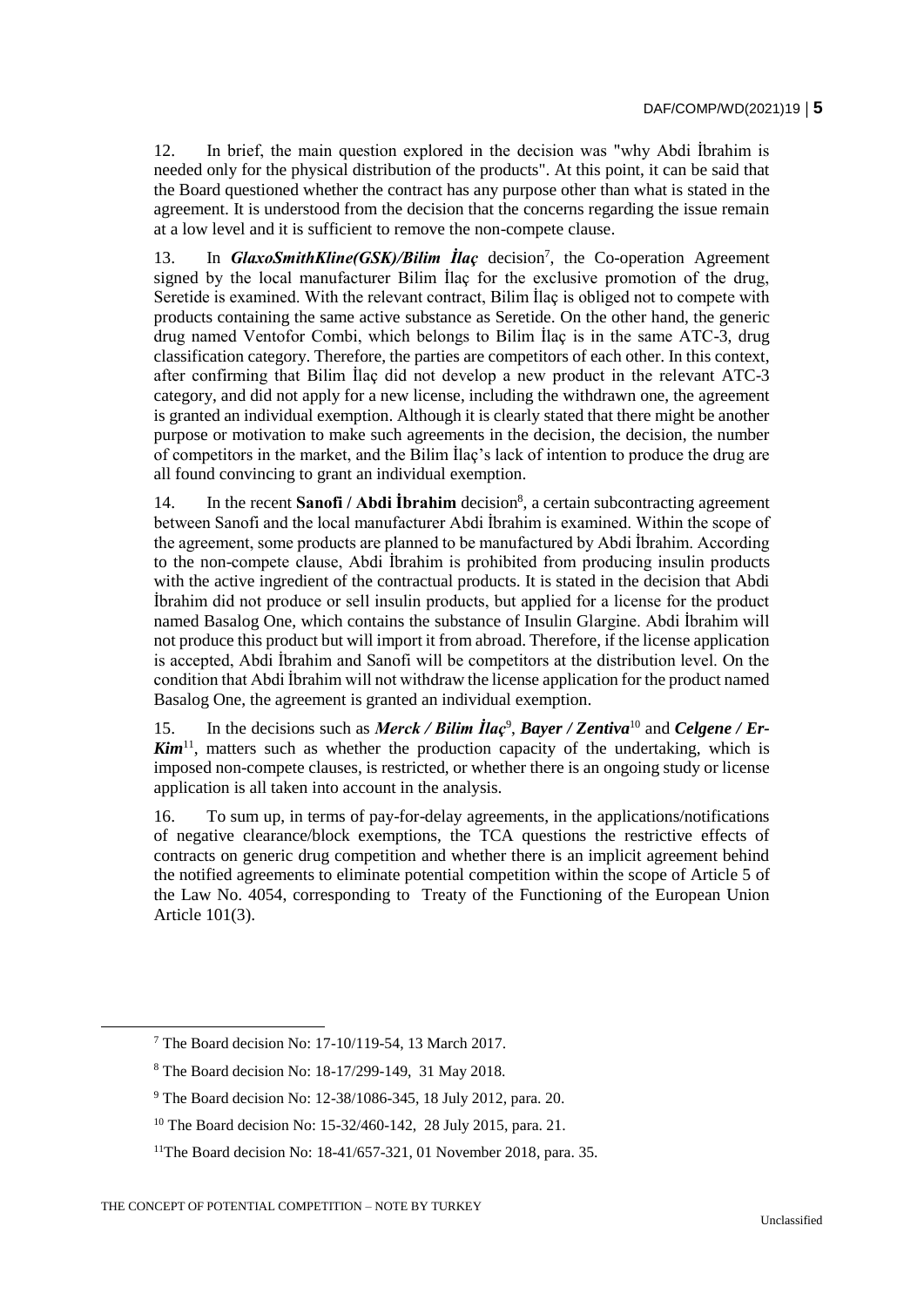#### **6** DAF/COMP/WD(2021)19

# **4. Mergers and Acquisitions**

17. With the amendment made in Article 7 of Act no.4054 which took place in June 2020, the SIEC test has been adopted by the Turkish competition law system. It is understood from the new wording of the article that the dominance test can be still used to determine the reducing competition. However, mergers and acquisitions, which have the potential to create a significant impediment to effective competition, will also be prohibited.

18. With the law reform in 2020, the Significant Impediment of Effective Competition (SIEC) test replaces the dominance test in Turkey for the assessment of the notifiable concentrations. As it is stated in the preliminary findings report on its e-marketplace sector inquiry,

19. Although there is some criticism on the SIEC test in the literature<sup>12</sup>, the current law permits the consideration of potential competition in innovation competition cases. As it is stated in the preliminary findings report on its e-marketplace sector inquiry, a case-by-case approach with alert enforcement is thought to be the best strategy for the moment.

# **5. Conclusion**

20. Potential competition concept has not been a frequently referred term in the global competition/antitrust case law until the acquisitions of nascent technological companies became a current issue of antitrust authorities. The TCA was also one of those authorities which take into consideration both actual and potential competition factors in the ordinary way. However, the recent global developments make the concept of potential competition come to the fore. Within that scope, the treatment of potential competition may require using different analytical tools and the basic factors affecting potential competition such as timeliness of market entries may need to be reconsidered. Even though there is no case law on killer acquisitions, kill zones or pay for delay agreements in Turkish competition case law yet, it is clear that the TCA is determined to improve its point of view with its sector inquiries and initiated legislative studies for digital markets.

 $\overline{a}$ 

 $12$  In the study of Baker, it is argued that the European Union (EU) merger regulation does not offer guidance for innovation competition analysis for different industry settings or different behaviors. Therefore, it calls for the revision of both horizontal and vertical merger guidelines (2007, p. 587). Moreover, Petit also asserts that the SIEC test does not take intrafirm innovation competition and counter-balancing of intra-firm cooperation across innovation spaces into account (2018, p. 32).